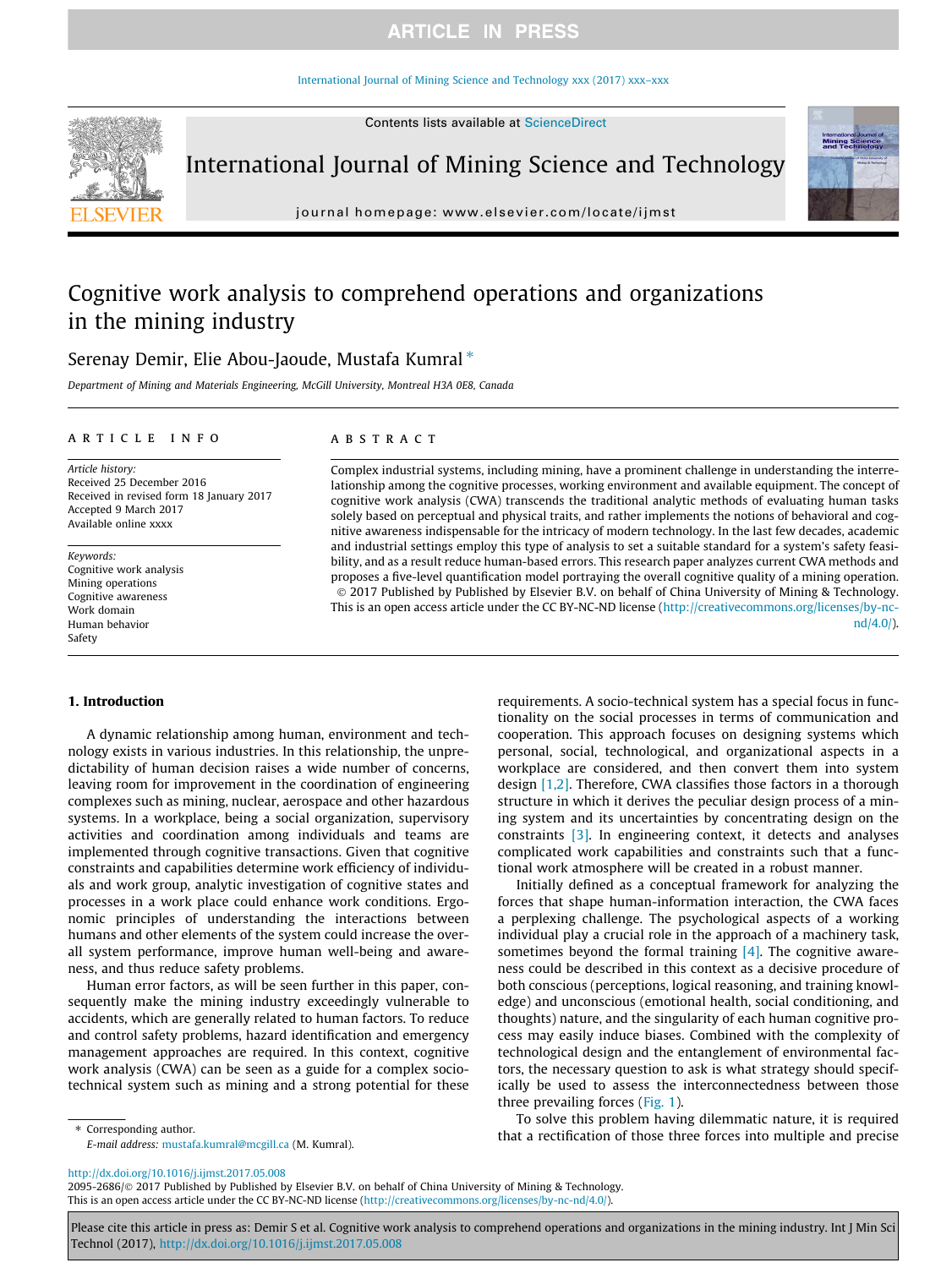

Fig. 1. Interconnectedness between the three prevailing forces in the CWA.

factors, and then forming an elaborated quantitative model, be made. The CWA is divided into a five-step analysis, each of which linearly focuses on a more detailed aspect of the general mining system. Extensive data collection, through observation, documentation and direct communication with working individuals, is usually conducted by a handful of experts in the field, which could paradoxically result in biased results due to their own set of cognitive thoughts. However, given the interaction between the proposed 11 factors, and considering each factor itself as composed of many characteristics, adding up to 35 in total, the model shows a fair representation on the cognitive quality of the mine and its safety feasibility, as shown in Table 1.

In this paper, a five-level quantification approach is presented to assess the overall cognitive quality of a mining operation in such a way as to put a specific emphasis on safety issues. Given that human errors is a significant source of mining accident, the proposed approach has potential to reach to zero harm objective of mining operations [26,27].

# 2. Related work

Significant progress has been made in comprehending human behavior such as the process of decision-making under uncertainty and the effect of cognitive and motivational biases on the output of risk analysis [5,6]. Engineering fields recognize the human mind as a complex network having an assertive role in the completion of a project, but much confusion arise regarding the factors affecting human performance and potential ways to improve it [7]. As an example, the equipment design or the working environment might seem as influential factors, however, without the subjective awareness of each working individual, these external objective forces cannot be defined as correlating effects, but merely as independent units.

Until the half of the 20th century, tasks were mostly physical and repetitive, and human-factor engineering introduced an elementary form of task analysis, which simply examines the only and most efficient way of performing a task  $[8]$ . The role of cognitive processes and external components in early industrial domains appeared extraneous in assessing the probability of unanticipated events. Subsequently, the need for an applicable tool arose in industries integrating logical process and automation as part of their systems, and therefore the concept of cognitive analysis became an emerging research area. Rasmussen et al. developed the CWA framework as a general approach of investigating the task itself, the work domain, the strategies and the cognitive processes. Initially, this approach was implemented in nuclear power plants, known for their extensive systems, and their precarious management of accidents by operators  $[9,10]$ . The CWA has paved the way towards different frameworks such as ecological interface design, which is designing the interfaces in complex socio-technical systems as a primary focus and resolving small and medium-scale issues in petrochemical, nuclear and other process control systems [11]. Overall, the methodological framework of the CWA could benefit from overcoming the uncertainties arising from the interactive mining system, as seen in the discussed model in the following section.

CWA has been used in many engineering areas. For example, Salmon et al. applied CWA to rail level crossing systems such that a range of situations where systems thinking could be modified or re-designed to improve behavior, and safety was determined [12]. Hilliard and Jamieson utilized the CWA to monitor and target energy efficiency. In the mining industry, CWA started to attract interest [13]. Xiao et al. applied work domain analysis, which is the first step of CWA, to an Australian underground coal mine considering the investigation of the mine emergency management requirements of control room operators [14].

# 3. Cognitive work analysis levels

The initial aim of the CWA research is to meticulously analyze all the components of an industrial complex system (e.g. mining), and then arrange them into five different categories, with their own specific level of details: work domain, control task, strategy, social organization and cooperation, and Worker's competencies. In turn, each level has its own methodology of interpreting and collecting the available data with a qualitative acquisition tool used by experts in the field [10,15,16,20,24].

# 3.1. Level 1: Work domain analysis

This level highlights the general characteristics of the system. In mining context, the objective is to unfold the mining system and its constraints that all stakeholders expose. Overall productivity of consecutive operations such as rock fragmentation, materials handling, mineral processing or equipment reliability, requires an indispensable comprehension of the environmental force and its constraints. Accordingly, the expert tools such as abstraction hierarchy and abstraction decomposition space probe classified documents, operation manuals and interviews with working individuals to reveal those constraints and the preeminent objective of the mine rather than its detailed functionalities. Abstraction hierarchy includes system goals along with its external restrictions on operation, organizational structure with a measured functional criterion, general criteria that functional criteria is built on, and functional capabilities of mining equipment. The outcome of this stage will detail the mining system on the basis of the constrains affecting equipment and human behavior.

# 3.2. Level 2: Control task analysis

The second level, control task analysis, evaluates the essence of the tasks, relevant to the functional purposes determined in the level above. Hence, every aspect of the technological design, such as its compatibility and its efficiency to the assigned role can be identified, as well as the degree of simplicity in implementing roles for each working individual. The specific tasks are listed to accomplish the goals within a work domain. In a mining operation, there are many tasks regarding analyzing, controlling, implementing, assisting, coaching, coordinating, developing, inspecting, maintaining, evaluating, motivating, making decision, monitoring, predicting, computing and communicating. For example, tasks in bench drilling include clearing bench, borehole examination, making holes, equipment inspection and maintenance, hole bottom cleaning, bit replacement, determination of spacing, burden and inclination. It also involves communication between mine foreman, drill operator and the engineer; coordinating priming, loading, and stemming holes; and safety measures. The acquisition

Please cite this article in press as: Demir S et al. Cognitive work analysis to comprehend operations and organizations in the mining industry. Int J Min Sci Technol (2017), <http://dx.doi.org/10.1016/j.ijmst.2017.05.008>